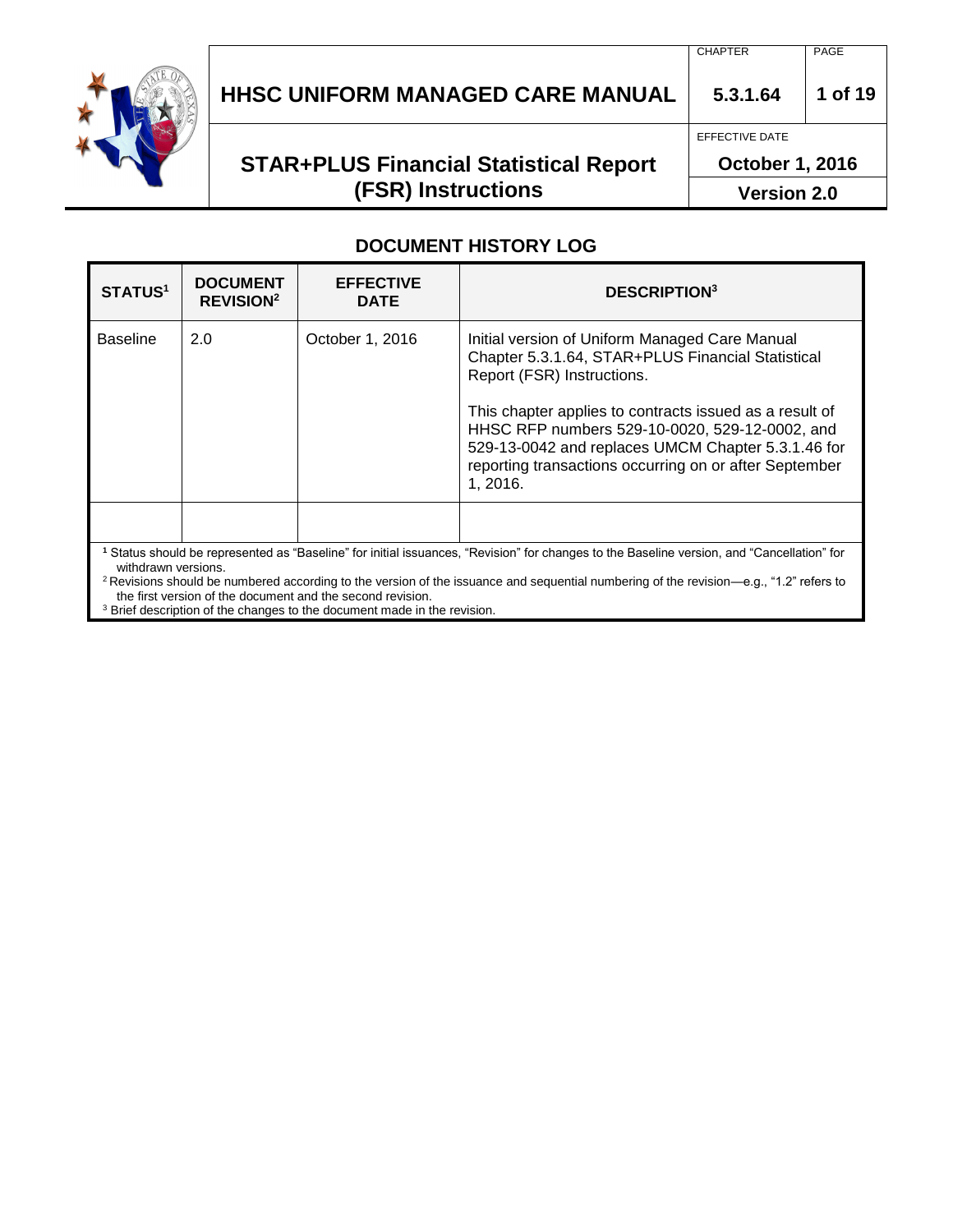|  | <b>(FSR) Instructions</b>                     | <b>Version 2.0</b>     |         |
|--|-----------------------------------------------|------------------------|---------|
|  | <b>STAR+PLUS Financial Statistical Report</b> |                        |         |
|  |                                               | <b>October 1, 2016</b> |         |
|  |                                               | EFFECTIVE DATE         |         |
|  | <b>HHSC UNIFORM MANAGED CARE MANUAL</b>       | 5.3.1.64               | 2 of 19 |
|  |                                               | <b>CHAPTER</b>         | PAGE    |

#### **Objective**

All MCOs contracting with the State of Texas to arrange for or to provide healthcare to enrollees in the STAR+PLUS Program must submit STAR+PLUS MCO FSRs for each Service Area (SA) in accordance with the Contract between HHSC and MCO and in accordance with the instructions below.

#### **General**

MCOs must complete all STAR+PLUS MCO FSRs using the locked Microsoft Excel template provided by HHSC. Data integrity is critical to the automated compilation of the data. Do not alter the file name, sheet names, existing cell locations, or formatting of the data in the file and sheets. Do not add or delete any columns or rows. **Any deviations from the locked template will render the FSR unreadable by the software application and therefore unacceptable to HHSC.**

All shaded data fields in the FSR represent fields where data input is required. In order to maintain consistency, please ensure that the data input is in black. All data fields not shaded represents referenced data or calculations. All line numbers in these instructions refer to the line numbers in column A on each worksheet.

#### **Cells can be linked within the template, but there can be no outside links to the MCO Accounting Systems or other sources.**

The following note is included on all FSR pages **"Note: Except where stated otherwise, reporting is on an incurred basis (that is, reported in the period corresponding to dates of service, rather than to date paid). All prior quarters' data must be updated to reflect the most recent revised IBNR estimates."** The MCO must update member months' data in accordance with information provided by the enrollment broker.

#### **Before completing the STAR+PLUS FSR, complete the Admin FSR.**



#### **FSR Page Headers**

Header information entered on Part 1 populates header data for all the other sheets; please make sure Part 1 is entered correctly. Enter the following on Part 1.

**MCO Name:** Select the MCO's name from the drop-down menu. **State Fiscal Year:** Select the State Fiscal Year (SFY) from the drop-down menu.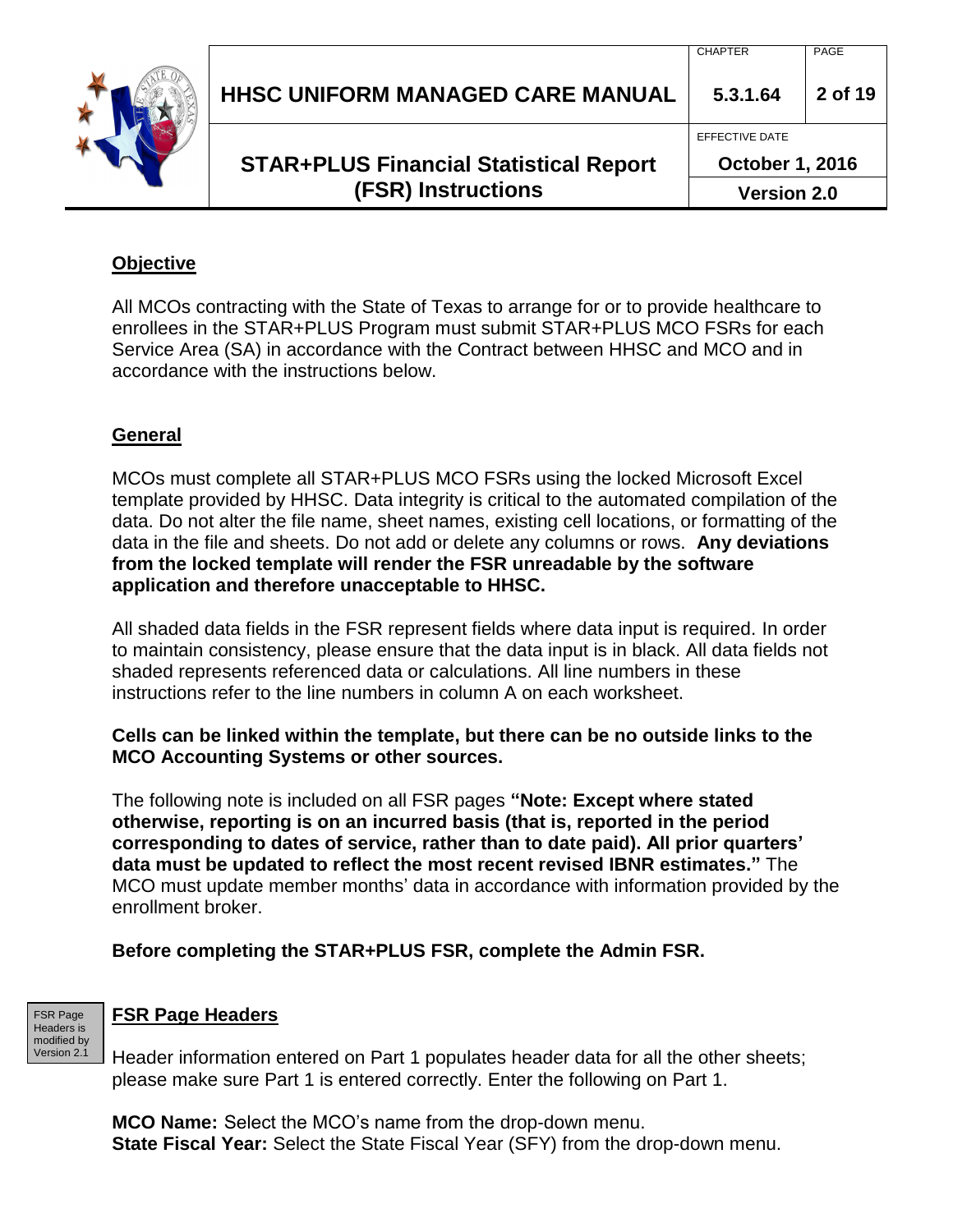# **STAR+PLUS Financial Statistical Report (FSR) Instructions**

**October 1, 2016 Version 2.0**

**Submission Date**: Enter the month, day, and year, e.g., 6/30/2015. **Submission Type**: Select the type of FSR, e.g., Quarterly; Year End + 90 Days; Year End + 334 Days from the drop down menu. **Service Area:** Select the Service Area from the drop-down menu. **Rptg Period End Date**: Enter the month, day, and year, e.g., 5/31/2015.

#### Part 1 is modified by Version 2.1

#### **Part 1: Summary Income Statement**

Line 1: Member Months: Referenced from Part 3, Line 21, "Total Member Months."

Line 2: Average Monthly Member Months: Calculated as Line 1, "Member Months," divided by the number of months of membership data.

#### Revenues:

Line 3: Medical Premiums: Referenced from Part 3, Line 7, "Total Medical Premiums."

Line 4: Pharmacy Premiums: Referenced from Part 3, Line 28, "Total Pharmacy Premiums."

Line 5: Investment Income: Enter all interest and dividend income resulting from investment of funds received from the state and federal governments under the Managed Care Contract.

Line 6: Health Insurance Providers Fee Reimbursement: Enter the amount of the Health Insurance Providers Fee, which was reimbursed by HHSC as required under the Affordable Care Act (ACA), including any gross up for corporate federal income tax and state premium taxes as applicable to the FSR for each Program/Service Area.

Line 7: Other Revenue: Enter all income generated from the STAR+PLUS Program for the Contract Service Area other than premiums (HHSC Capitation), the Health Insurance Providers Fee Reimbursement, and Investment Income.

Line 8: Total Gross Revenues: Calculated sum of Lines 3 through 7.

Line 9: Health Insurance Providers Fee & Related Costs: Enter the sum of:

a) the amount paid to the IRS specifically and solely for the ACA Health Insurance Providers Fee, as required under the Affordable Care Act (ACA) and as attributable to the FSR (exclude any amounts accrued for ACA Health Insurance Providers Fee which were not paid during the FSR period);

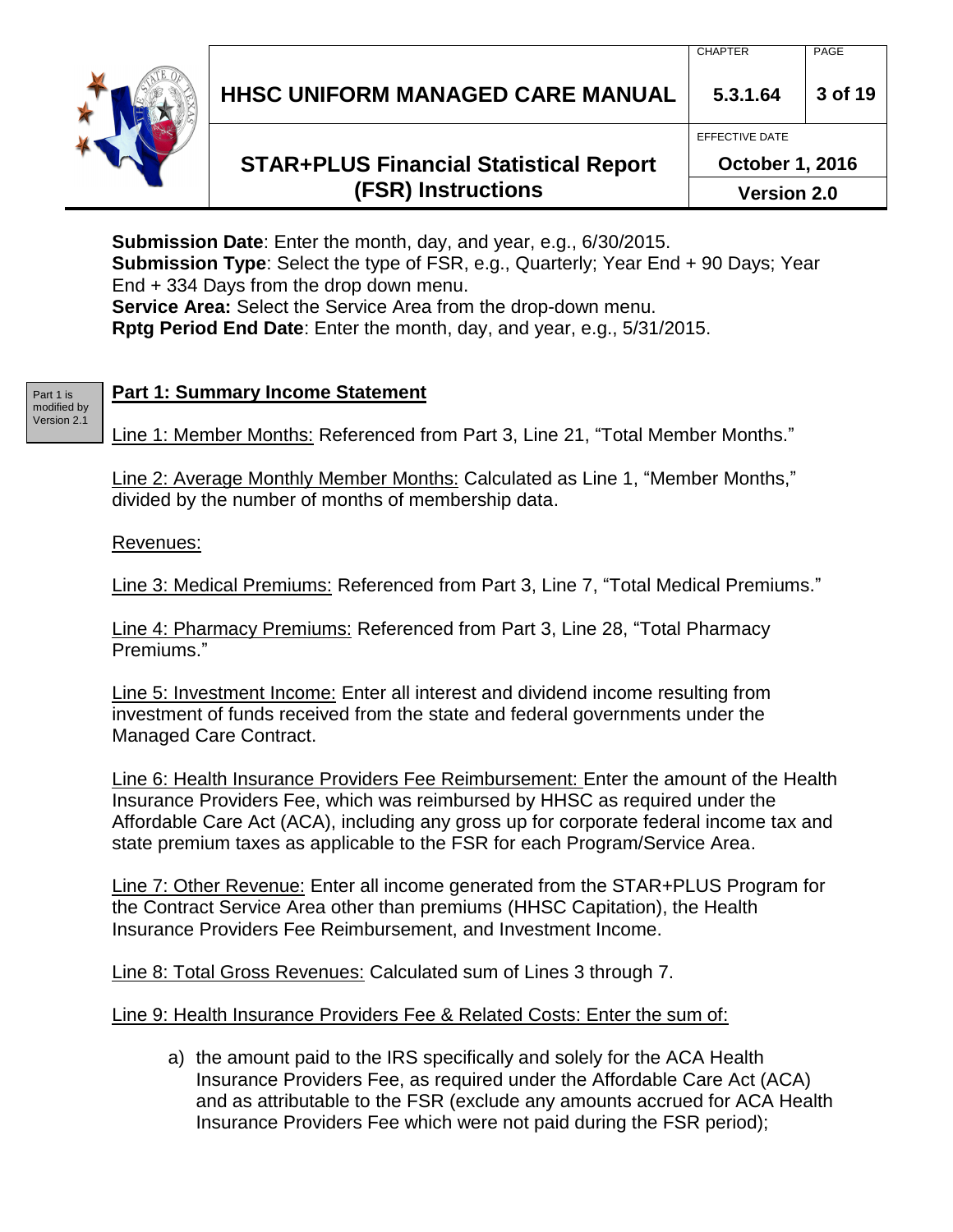| HHSC UNIFORM MANAGED CARE MANUAL 3.3.1.64 4 of 19 |  |
|---------------------------------------------------|--|
|                                                   |  |

# **STAR+PLUS Financial Statistical Report (FSR) Instructions**

- **October 1, 2016 Version 2.0**
- b) the increase in the amount incurred for corporate federal income taxes resulting from the Health Insurance Providers Fee Reimbursement which is attributable to the FSR.

Do not include any increase to Premium Taxes resulting from the Health Insurance Providers Fee Reimbursement in Line 9. All Premium Taxes incurred should be included in Line 11.

Maintain for FSR audit purposes the derivations supporting items a) and b) above.

Line 10: Health Insurance Providers Fee (NAIP): Enter the amount of Health Insurance Providers Fee incurred but not paid for NAIP premiums applicable to the reporting period.

Line 11: Premium Taxes: Enter the premium taxes incurred for premiums applicable to the reporting period including any additional taxes incurred as a result of the Health Insurance Providers Fee Reimbursement from HHSC, NAIP, and MPAP.

Line 12: Maintenance Taxes: Enter the maintenance taxes incurred for premiums applicable to the reporting period.

Line 13: Net Revenues: Calculated as Line 8, "Total Gross Revenues," less the sum of Line 9, "Health Insurance Providers Fee & Related Costs," Line 10, "Health Insurance Providers Fee (NAIP), Line 11, "Premium Taxes," and Line 12, "Maintenance Taxes."

Medical Expenses:

Line 14: Fee-For-Service: Referenced from Part 4, Line 9, "Total Paid Claims."

Line 15: Capitated Services: Calculated as the sum of Part 5, Line 31, "Capitated Services: PCPs & Hospitals," and Part 5, Line 32, "Capitated Services: BH, Vision, etc."

Line 16: Net Reinsurance Cost: Referenced from Part 4, Line 27, "Total Net Reinsurance."

Line 17: IBNR Accrual – Medical: Sum of Part 5, Line 14, "Incurred But Not Reported (IBNR)" and Part 5, Line 25, "Incurred But Not Reported (IBNR)."

Line 18: Minimum Payment Amount Program (MPAP): Referenced from Part 4 Line 39, "Total MPAP."

Line 19: Quality Improvement: Referenced from Part 5, Line 16.

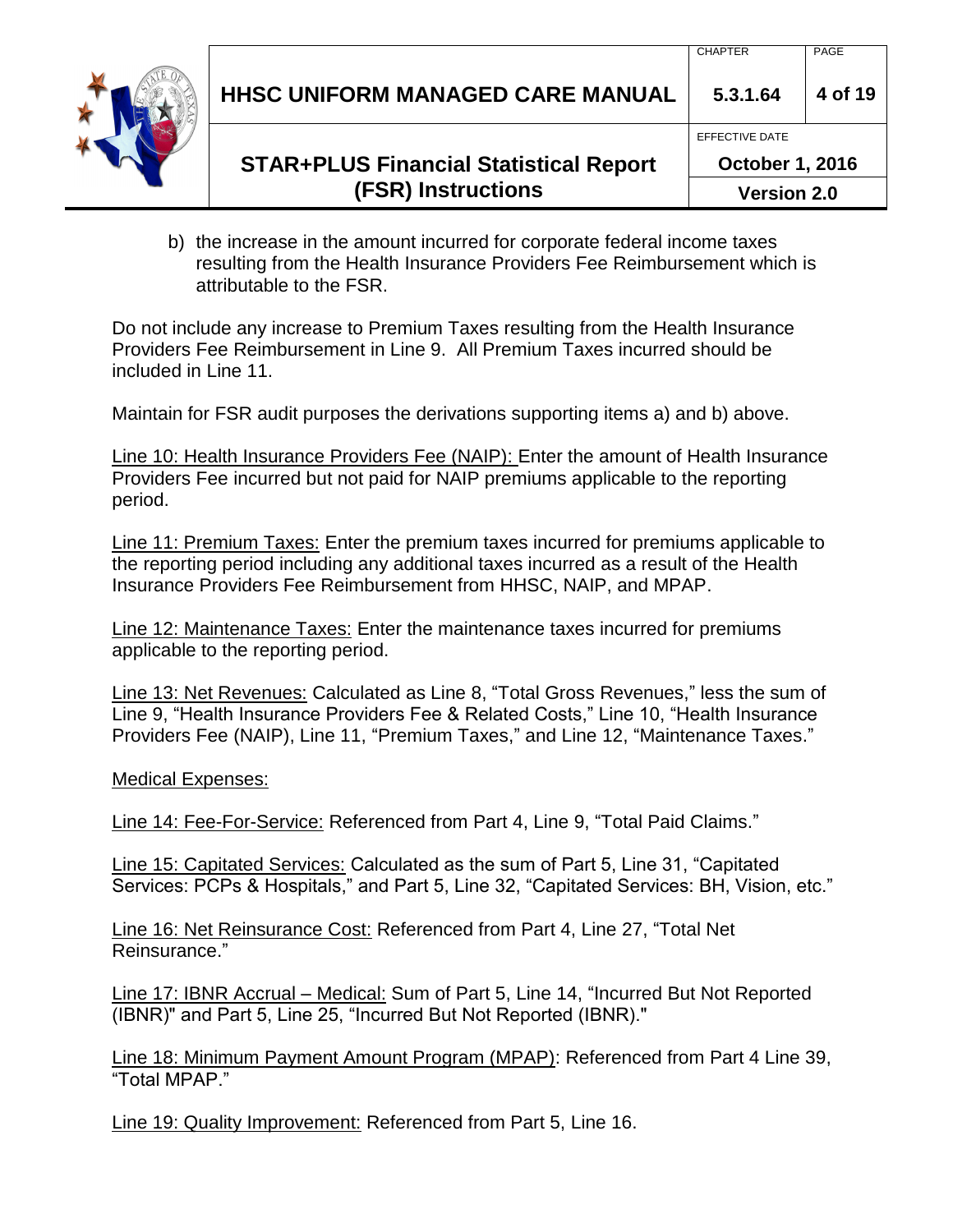# **STAR+PLUS Financial Statistical Report (FSR) Instructions**

**October 1, 2016 Version 2.0**

Line 20: Other Medical Expenses: Referenced from Part 4, Line 49, "Total Other Medical Expenses."

Line 21: Total Medical Expenses: Calculated as sum of Lines 14 through 20.

Line 22: Prescription Expenses (excluding PBM Admin): Referenced from Part 6, Line 12, "Prescription Expense (excluding PBM Admin)."

Line 23: Total Medical and Prescription Expenses: Calculated as sum of Line 21, "Total Medical Expenses," and Line 22, "Prescription Expenses (excluding PBM Admin)."

Line 24: Administrative Expenses: Enter the allocated "Administrative Expenses" from the Admin FSR, Part 2, Line 51, by the applicable Program/Service Area.

Line 25: Total Expenses: Calculated as the sum of Line 23, "Total Medical and Prescription Expenses," and Line 24, "Administrative Expenses."

Line 26: Net Income Before Taxes: Calculated as Line 13, "Net Revenues," minus Line 25, "Total Expenses."

Line 27: % Medical Exp to Net Revenues: Calculated as Line 21, "Total Medical Expenses," divided by Line 13, "Net Revenues."

Line 28: % Prescription Exp to Net Revenues: Calculated as Line 22, "Prescription Expenses (excluding PBM Admin)," divided by Line 13, "Net Revenues."

Line 29: % Total Medical and Prescription to Net Rev. (MLR): Calculated as the sum of Line 27 "% Medical Exp to Net Revenues" and Line 28 "% Prescription Exp to Net Revenues."

Line 30: % Admin Exp to Net Revenues: Calculated as Line 24, "Administrative Expenses," divided by Line 13, "Net Revenues."

Line 31: % Net Income to Net Revenues: Calculated as Line 26, "Net Income Before Taxes," divided by Line 13, "Net Revenues."

Line 32: % Adj. Admin to Net Revenues (excludes taxes and Prescription pass through): Calculated as Line 24, "Administrative Expenses," divided by the difference of Line 13, "Net Revenues," less Line 4, "Pharmacy Premiums.

Post-income items:

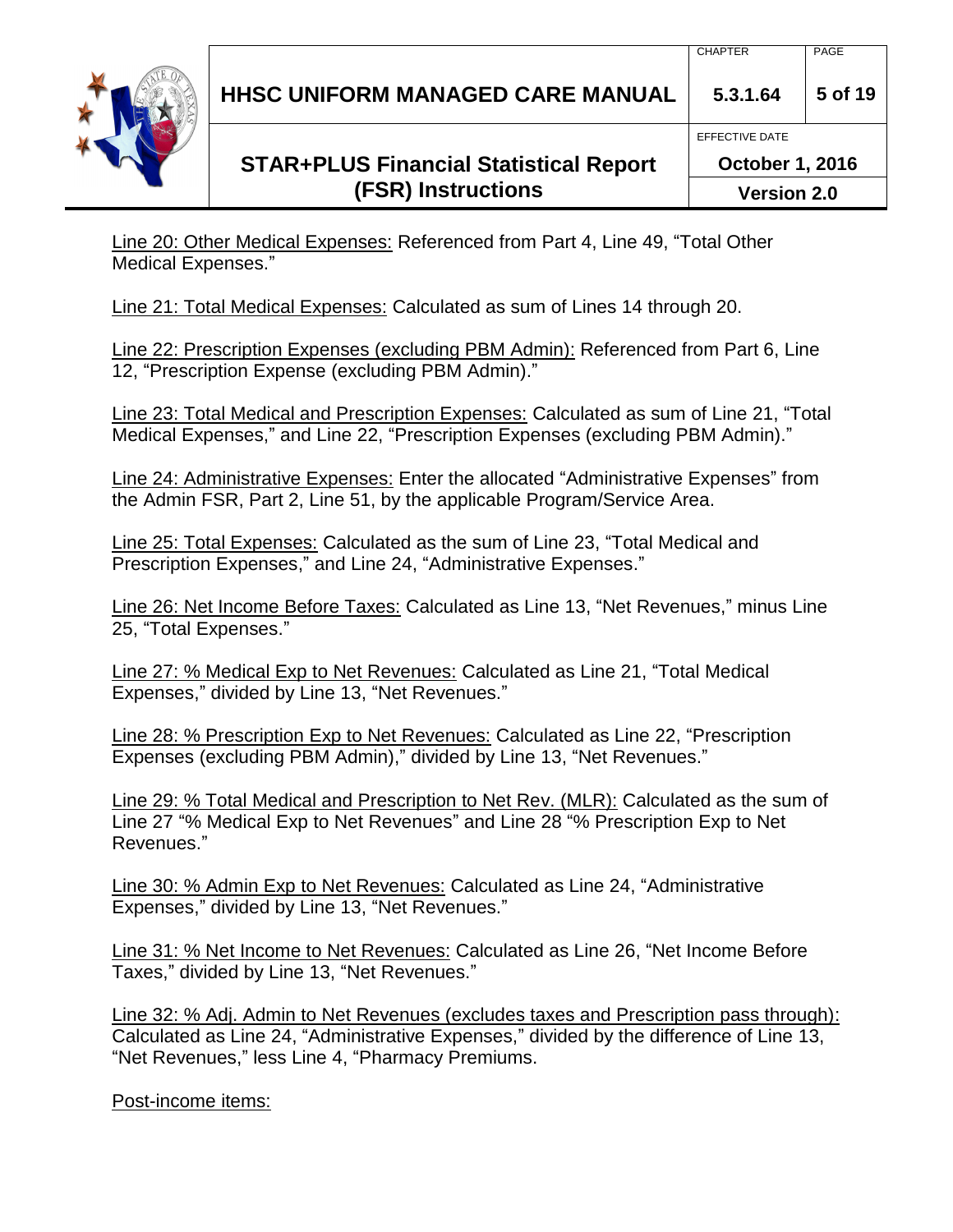|  | <b>(FSR) Instructions</b>                     | <b>Version 2.0</b>     |         |
|--|-----------------------------------------------|------------------------|---------|
|  | <b>STAR+PLUS Financial Statistical Report</b> | <b>October 1, 2016</b> |         |
|  |                                               | <b>EFFECTIVE DATE</b>  |         |
|  | HHSC UNIFORM MANAGED CARE MANUAL              | 5.3.1.64               | 6 of 19 |
|  |                                               | <b>CHAPTER</b>         | PAGE    |

Line 33: Performance Assessment: Enter in the YTD cell the amount of the Pay for Quality (P4Q) performance assessment.

#### **Part 2: Statistics**

Part 2 is modified by Version 2.1

Line 1: Paid Medical Expenses Completion Factor: Calculated as the difference between Part 5, Line 16, "Total Acute Care Expenses," and Part 5, Line 14, "Incurred But Not Reported (IBNR)," divided by Part 5, Line 16, "Total Acute Care Expenses."

#### Total Cost \$PMPM:

Line 2: MCO Admin Cost (including PBM Admin): Calculated as Part 1, Line 23, "Administrative Expenses," divided by Part 1, Line 1, "Member Months."

Line 3: Health Insurance Providers Fee & Related Costs: Calculated as sum of Part 1, Line 9, "Health Insurance Providers Fee & Related Costs," and Line 10, "Health Insurance Providers Fee (NAIP)," divided by Part 1, Line 1, "Member Months."

Line 4: Premium & Maintenance Taxes: Calculated as sum of Part 1, Line 11, "Premium Taxes," and Part 1, Line 12, "Maintenance Taxes," divided by Part 1, Line 1, "Member Months."

Line 5: Medical Expenses, excl Net Reinsurance and Quality Improvement: Calculated as difference between Part 1, Line 20, "Total Medical Expenses," and the sum of Part 1, Line 16, "Net Reinsurance Cost," and Part 1, Line 19, "Quality Improvement", divided by Part 1, Line 1,"Member Months."

Line 6: Net Reinsurance: Calculated as sum of Part 5, Line 12, "Reinsurance Premiums," and Part 5, Line 13, "Reinsurance Recoveries," divided by Part 1, Line 1, "Member Months."

Line 7: Quality Improvement: Calculated as Part 1, Line 19, "Quality Improvement", divided by Part 1, Line 1 "Member Months".

Line 8: Prescription Expenses (excluding PBM Admin): Calculated as Part 6, Line 12, "Prescription Expense (excluding PBM Admin)," divided by Part 1, Line 1, "Member Months."

Line 9: Subtotal: Calculated as sum of Lines 2 through 8.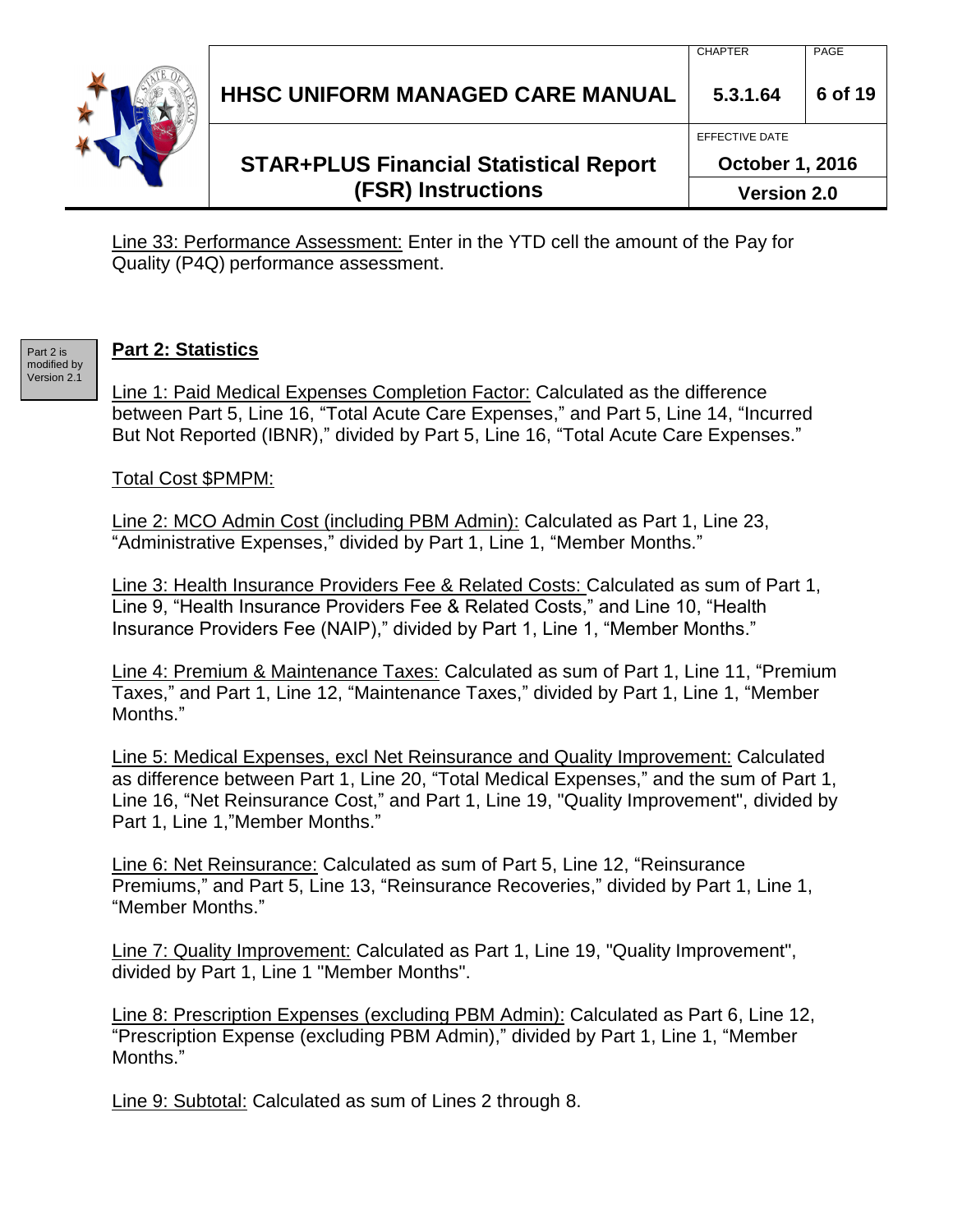

# **STAR+PLUS Financial Statistical Report (FSR) Instructions**

EFFECTIVE DATE

**October 1, 2016**

**Version 2.0**

Line 10: Profit/(Loss) before Experience Rebate: Calculated as Part 1, Line 26, "Net Income Before Taxes," divided by Part 1, Line 1, "Member Months."

Line 11: Total Cost \$PMPM to HHSC: Calculated as sum of Line 9 and Line 10.

#### Part 3 is modified by Version 2.1

# **Part 3: Medical and Pharmacy Premiums**

Medical Premiums (HHSC Capitation):

Lines 1 through 8: Medical Premiums (HHSC Capitation): Each cell in this matrix is calculated and is the product of the corresponding capitation rate in the matrix of Lines 10 through 17, and the corresponding member months in the matrix of Lines 19 through 26.

Line 9: Total Medical Premiums: Calculated as the sum of Lines 1 through 8.

Medical Premium \$PMPM:

Lines 10 through 17: Medical Premium \$PMPM: Enter each risk group's medical capitation rate including any applicable amounts for the Network Access Improvement Program (NAIP) and Minimum Payment Amount Program (MPAP).

Line 18: Total Medical Premium \$PMPM: Calculated as Line 9, "Total Medical Premiums," divided by Line 27, "Total Member Months."

Member Months:

Lines 19 through 26: Member Months: Enter the member months based on the supplemental files supporting HHSC's monthly capitation payments to the MCO.

Line 27: Total Member Months: Calculated as the sum of Lines 19 through 26.

Pharmacy Premiums (HHSC Capitation):

Lines 28 through 35: Pharmacy Premiums (HHSC Capitation): Each cell in this matrix is calculated and is the product of the corresponding capitation rate in the matrix of Lines 37 through 44, and the corresponding member months in the matrix of Lines 19 through 26.

Line 36: Total Pharmacy Premiums: Calculated as the sum of Lines 28 through 35.

Pharmacy Premium \$PMPM: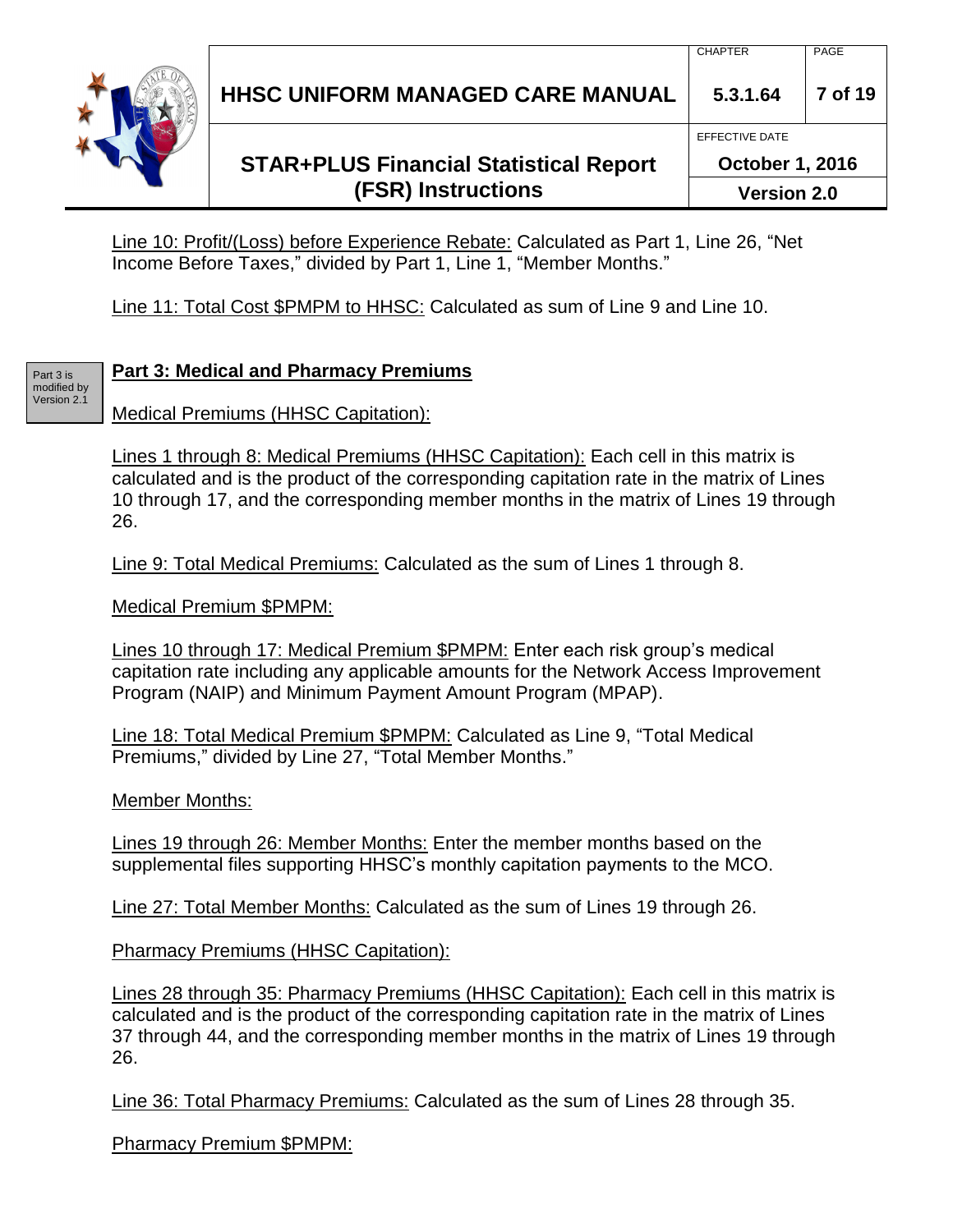

# **STAR+PLUS Financial Statistical Report (FSR) Instructions**

CHAPTER PAGE

EFFECTIVE DATE

Lines 37 through 44 Pharmacy Premium \$PMPM: Enter each risk group's pharmacy capitation rate applicable to each month.

Line 45 Total Pharmacy Premium \$PMPM: Calculated as Line 36, "Total Pharmacy Premiums," divided by Line 27, "Total Member Months."

# **Part 4: Medical Expense by Expense Class**

Paid Claims:

Part 4 is modified by Version 2.1

Lines 1 through 8: Paid Claims: Enter paid claims by risk groups as incurred.

Line 9: Total Paid Claims: Calculated as the sum of Lines 1 through 8.

Paid Capitation:

Lines 10 through 17: Paid Capitation: Enter the total provider and subcontractor capitation payments by risk groups.

Line 18: Total Paid Capitation: Calculated as the sum of Lines 10 through 17.

Paid Reinsurance Premiums, Net of Reinsurance Recoveries:

Lines 19 through 26: Paid Reinsurance Premiums, Net of Reinsurance Recoveries: Enter the paid reinsurance premiums net of collected reinsurance recoveries specific to each risk group by the months the reinsurance coverage was effective. Collected Reinsurance Recoveries are reported by the appropriate risk group and by the incurred month of the services to which the recoveries relate.

Line 27: Total Net Reinsurance: Calculated as the sum of Lines 19 through 26.

Medical IBNR:

Lines 28 through 35: IBNR: Enter Incurred-But-Not-Reported (IBNR) estimate by risk group.

Line 36: Total Medical IBNR: Calculated as the sum of Lines 28 through 35.

Minimum Payment Amount Program (MPAP):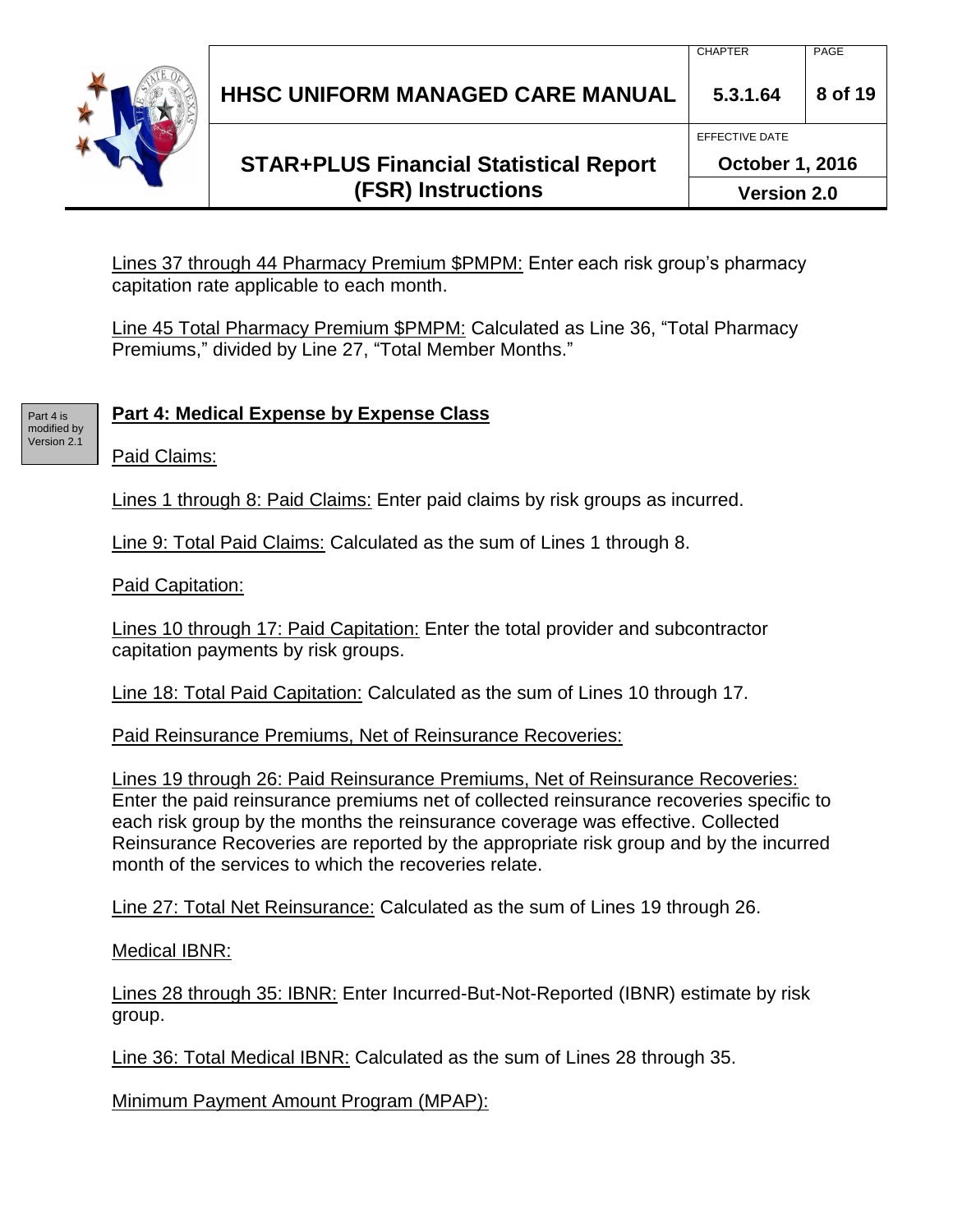| HHSC UNIFORM MANAGED CARE MANUAL 3.3.1.64 9 of 19 |  |
|---------------------------------------------------|--|
|                                                   |  |

EFFECTIVE DATE

**October 1, 2016**

**Version 2.0**

Line 37: Nursing Facility – Medicaid Only: Enter the amount paid for Medicaid Only members under the Minimum Payment Amount Program (MPAP) for Qualified Nursing Facilities.

Line 38: Nursing Facility – Dual Eligible: Enter the amount paid for Dual Eligible members under the Minimum Payment Amount Program (MPAP) for Qualified Nursing Facilities.

Line 39: Total MPAP: Calculated as the sum of Lines 37 and 38 above.

Line 40: Quality Improvement: The sum of Part 5, Line 16, "Quality Improvement," and Part 5, Line 26, "Quality Improvement."

### Other Medical Expenses:

Lines 41 through 48: Other Medical Expenses: Enter any other medical expenses not captured by "Paid Claims," "Paid Capitation," "Reinsurance Premiums, Net of Reinsurance Recoveries," "IBNR," or "MPAP" for each risk group. Examples of these expenses include, but are not limited to, incentives paid directly to physicians; third party recoveries, other recoveries, or settlements that have not been captured through claims adjustments in the claims processing system; NAIP amounts paid out to the Public Hospital or Health Related Institution (HRI), and refunds.

Also include certain pharmacy-related expenses that are not included in Part 6, "Prescription Expenses," that cannot be processed as pharmacy encounters. Pharmacy-related items that should be reported on the FSR under Part 4, "Other Medical," should be limited to covered benefits that are either:

- pharmacy Durable Medical Equipment (DME) (certain Home Health Supplies) that are not on HHSC's formulary, such as diabetic strips, meters, lancets, aerochamber devices, diaphragms; or,
- drugs that are billed directly by the physician/clinic (not picked up at the pharmacy by the client).

When certain pharmacy DME gets added to the formulary, it should be processed as a pharmacy encounter, and at that point be reported under "Prescription Expenses" instead of "Other Medical."

Amounts reported in "Other Medical" for appropriate pharmacy DME should not have any PBM administrative expense included; all PBM Admin is to be reported in the Admin FSR.

Line 49: Total Other Medical Expenses: Calculated as the sum of Lines 41 through 48.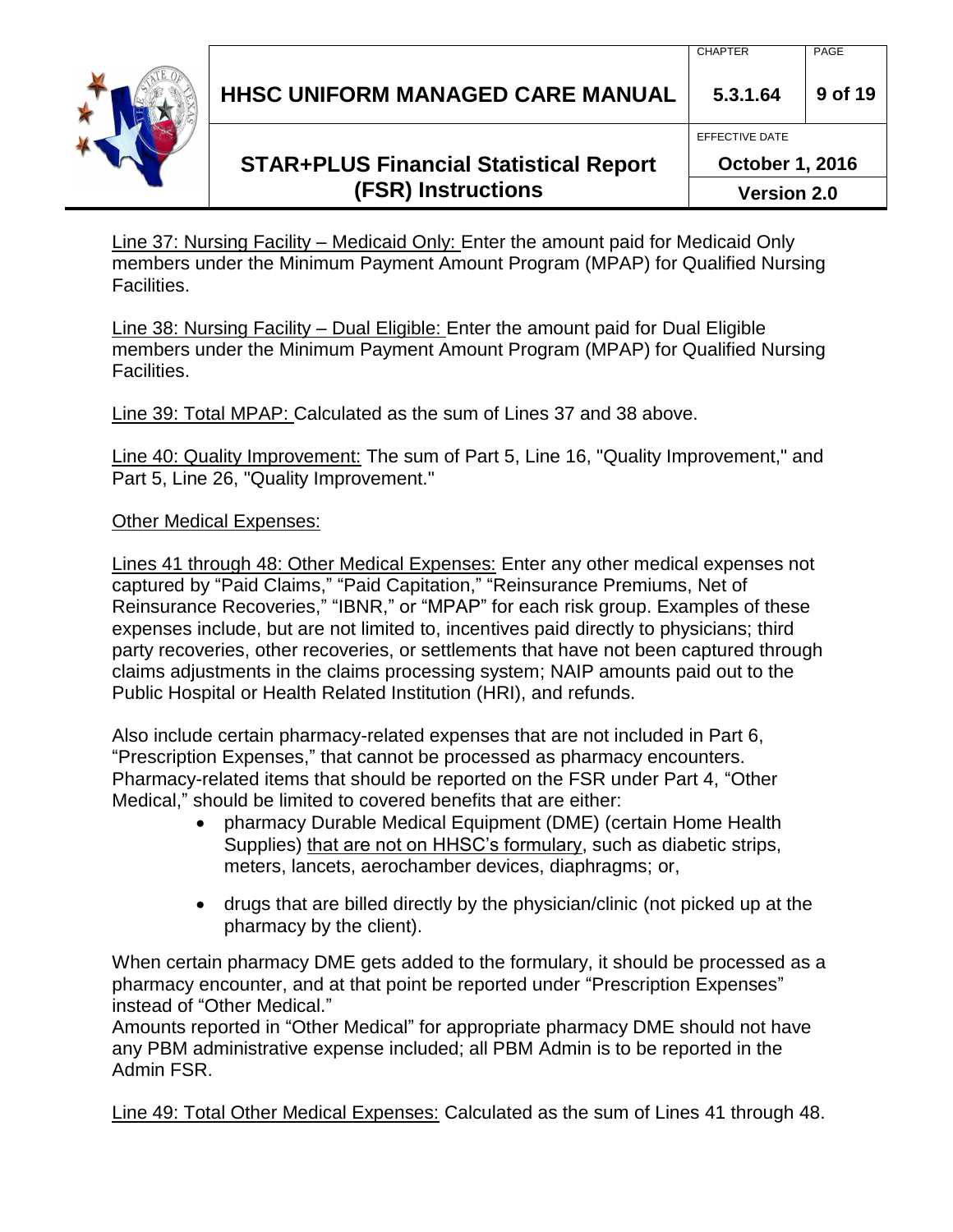

# **STAR+PLUS Financial Statistical Report (FSR) Instructions**

**19** EFFECTIVE DATE **October 1, 2016**

CHAPTER PAGE

**Version 2.0**

**10 of** 

Line 49: Other Medical Expenses: Identify each category of expense included in Lines 41 through 48, "Other Medical Expenses." Identify the YTD dollar amount associated with each category of expense if more than one.

Section Beneath Line 49: No action necessary. These lines populate based on the member months' data entered in Part 3.

Part 5 is modified by Versions 2.1 and 2.2

# **Part 5: Medical Expenses by Service Type**

Line 1: Physician Services: Primary Care: Enter all paid expenses related to the medical care provided to a member by a primary care physician (PCP) upon first contact with the health care system for treatment of an illness or injury before referral. The PCP performs or directs the performance of primary care services which include, but are not limited to, case management, consultations, family planning, emergency room visits, inpatient visits, maternity care services, office visits, preventive care services, dispensing or prescribing medical supplies and pharmaceuticals, authorizing referrals to specialists, etc.

Under the Texas Managed Care Program, all members are required to have a primary care physician (PCP) when enrolling in a MCO. For expenses to be classified as PCP services, the performing provider at 24J on a CMS-1500 claim must be the member's assigned PCP, and the services cannot represent "Deliveries - Professional Component." The amount paid covering all charges on a CMS-1500 claim is classified as PCP expense when the performing provider is the member's PCP.

Line 2: Physician Services: Specialist: Enter all paid expenses related to the medical care provided to a patient by a physician whose practice is limited to a particular branch of medicine or surgery, e.g., cardiology or radiology, in which a physician specializes or is certified by a board of physicians. Generally, a member must have a referral authorized by his/her assigned PCP to receive services from a specialist.

For expenses to be classified as "Specialist Physician Services," the performing provider identified at 24J on a CMS-1500 claim must be a physician who is not the member's assigned PCP, and the services cannot represent "Deliveries - Professional Component." The amount paid covering all charges on a CMS-1500 claim is classified as "Specialist Physician Services" when the performing provider is a physician who is not the member's PCP.

Line 3: Physician Services: Deliveries – Professional Component: Enter paid expenses for the services of the delivering physician and the anesthesiologist, unless they are billed as part of the facility charge. Only those amounts paid for charges on a CMS-1500 claim identified with Delivery CPT Codes (and the HCPCS Codes with Modifiers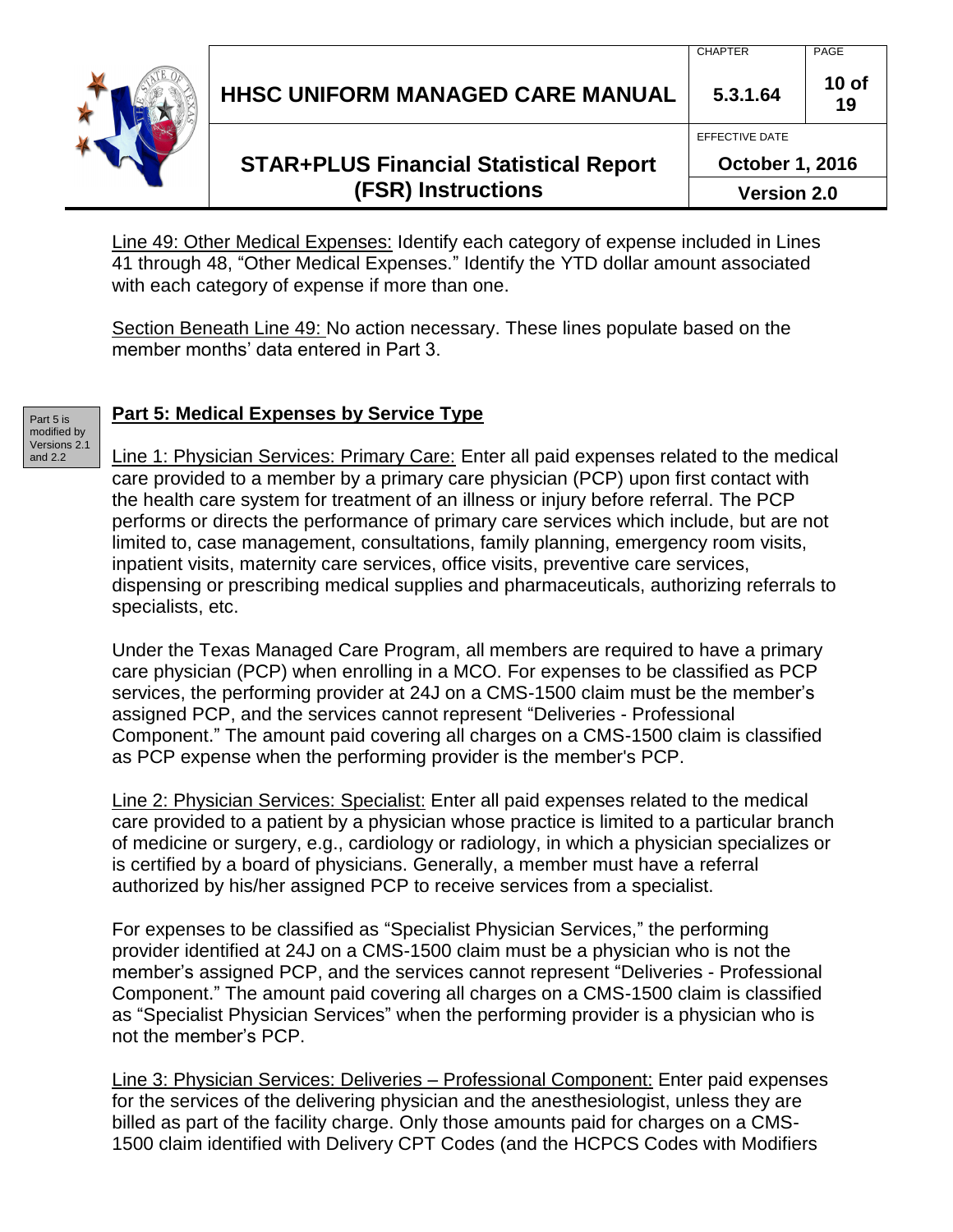| <b>HHSC UNIFORM MANAGED CARE MANUAL</b>       | <b>CHAPTER</b><br>5.3.1.64 | PAGE<br>$11$ of |
|-----------------------------------------------|----------------------------|-----------------|
|                                               | EFFECTIVE DATE             |                 |
| <b>STAR+PLUS Financial Statistical Report</b> | <b>October 1, 2016</b>     |                 |

# **(FSR) Instructions**

**Version 2.0**

for the FQHCs and RHCs) are classified as "Delivery – Professional Component." All other amounts paid for charges on the same CMS-1500 claim that are not identified with Delivery Procedure Codes are classified as PCP or specialist based on the criteria at Lines 1 and 2, respectively.

Line 4: Non-Physician Professional Services: Enter all paid expenses for medical care provided by non-physician- healthcare services providers. These include, but are not limited to, audiologists, chiropractors, counselors, dentists, home health aides, licensed vocational nurses, occupational therapists, opticians, optometrists, physical therapists, psychologists, registered nurses, respiratory therapists, social workers, speech therapists, etc.

The total amount paid covering all charges on a CMS-1500 claim is classified as "Non-Physician Professional Services" when the performing provider at 24J is a nonphysician- healthcare services provider.

Line 5: Emergency Room Services: Enter all paid expenses incurred during an encounter in an emergency room, i.e., the section of a healthcare facility intended to provide rapid treatment for victims of sudden illness or trauma. Include the cost of emergency room equipment, facility usage, staff, and supplies.

The costs of emergency department ancillary services including laboratory services, radiology services, respiratory therapy services, and diagnostic studies, such as EKGs, CT scans, and supplies are also included on Line 5. Exclude non-staff attending or consulting physician billed separately as PCP and/or specialist services. The total amount paid by the MCO covering all charges on a UB04 claim that are incurred during an emergency room encounter are classified as "Emergency Room Services." Any amounts paid for any charges on a UB04 claim that include emergency room services that were incurred on a different service date than the emergency room encounter are classified as "Outpatient Facility Services" unless they represent additional emergency room encounters.

Line 6: Outpatient Facility Services: Enter all paid expenses for services rendered to a member that remains in a hospital based or freestanding facility, such as an ambulatory surgical center, for less than 24 consecutive hours and the member-patient is discharged from an outpatient status, except for emergency room services.

Outpatient facility services include, but are not limited to, the following items and services performed on an outpatient basis in a hospital based or freestanding facility.

- Observation, operating, and recovery room charges
- Surgical operations or procedures, day surgery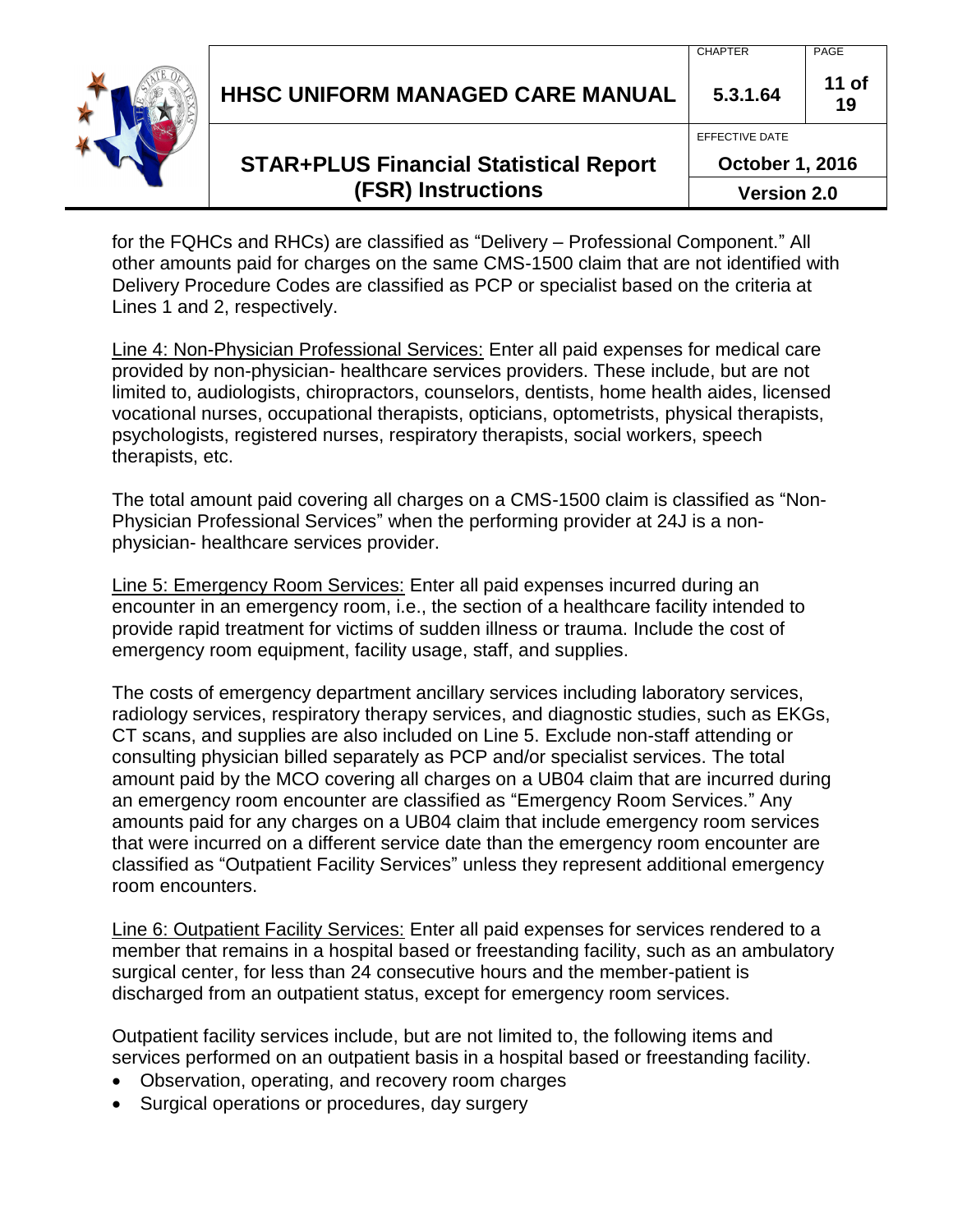# **STAR+PLUS Financial Statistical Report (FSR) Instructions**

- Laboratory, nuclear medicine, pathology, and radiological services
- Diagnostic, therapeutic, and rehabilitative clinic or treatment services
- Injections, drugs, and medical supplies
- All medically necessary services and supplies ordered by a physician

Exclude non-staff attending or consulting physician billed separately as PCP or specialist services. The amount paid covering all charges on a UB04 claim is classified as "Outpatient Facility Services" if the Type of Bill indicates the claim is for outpatient facility services, and there are no emergency room charges included.

Line 7: Inpatient Facility Services: Medical/Surgical: Enter all paid expenses for acute care facilities covering inpatient services for medical/surgical stays, intensive care units (ICUs), cardiac/coronary care units (CCUs), burn units, cancer treatment centers, etc. Also includes the expenses of non-acute care inpatient services rendered at extended care/skilled nursing facilities.

Inpatient medical/surgical services include, but are not limited to, the following items and services performed on an inpatient basis.

- Bed and board in semiprivate accommodations or in an intensive care or coronary care unit including meals, special diets, and general nursing services; and an allowance for bed and board in private accommodations including meals, special diets, and general nursing services up to the hospital's charge for its most prevalent semiprivate accommodations.
- Whole blood and packed red cells reasonable and necessary for treatment of illness or injury.
- Newborn care including routine care and specialized nursery care for newborns with specific problems.
- Other inpatient services including organ/tissue transplant services and rehabilitation services.
- All medically necessary services and supplies ordered by a physician.

The total amount paid covering all charges on a UB04 claim is classified as "Inpatient Facility Services" if the Type of Bill indicates the claim is for inpatient facility services, and there are no delivery charges included.

Line 8: Inpatient Facility Services: Deliveries – Facility Component: Enter paid expenses of all delivery services and supplies provided by the facility where the birth takes place, except for the "Professional Component." Only those amount(s) paid for charges on a UB04 claim identified with Delivery ICD-10 Codes are classified as "Delivery – Facility Component." Any amount(s) paid for any charges on the same UB04 inpatient claim that are not identified with Delivery ICD-10 Codes are classified as "Inpatient Facility Services – Medical/Surgical."

**12 of 19**

EFFECTIVE DATE

**October 1, 2016**

**Version 2.0**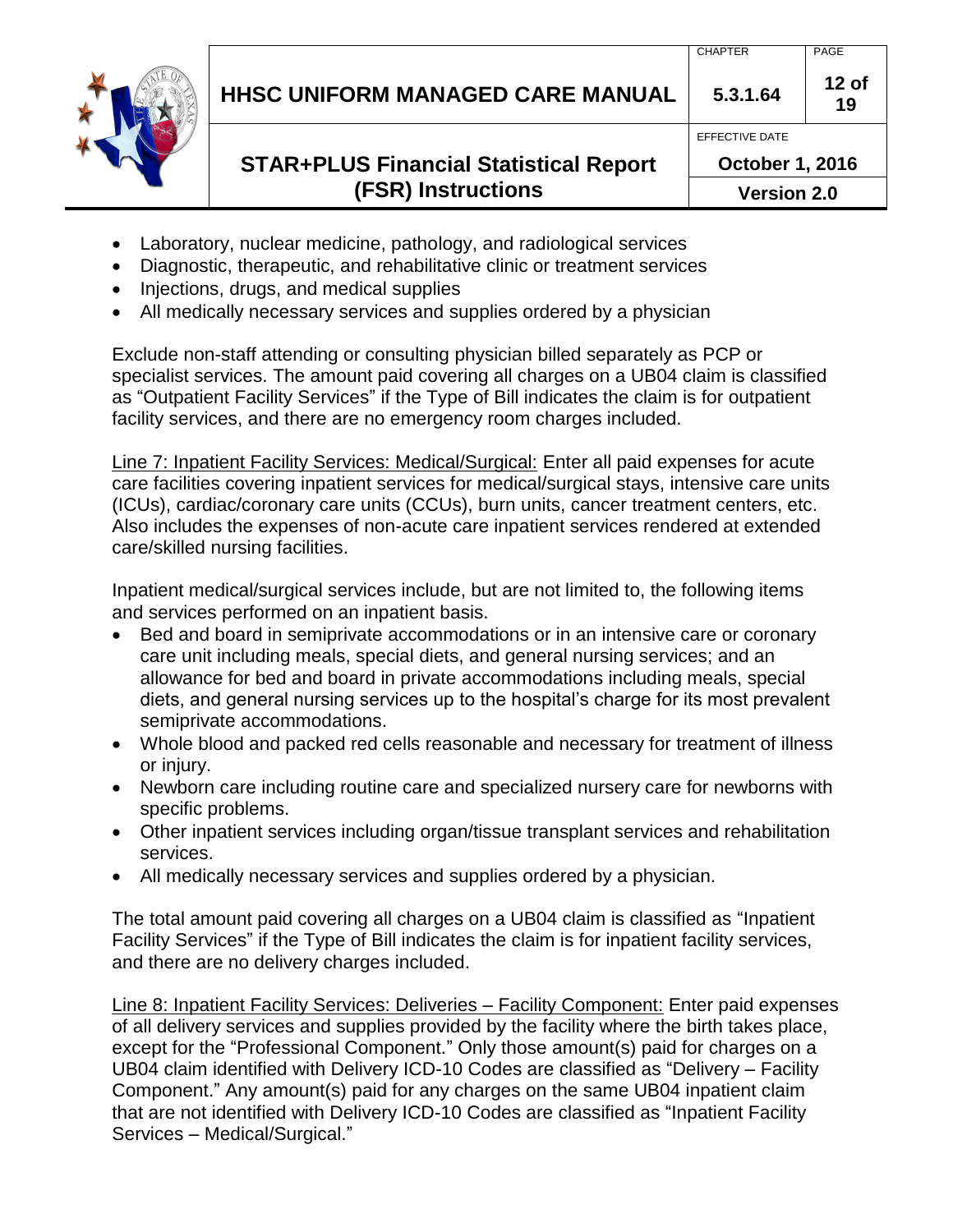| <b>HHSC UNIFORM MANAGED CARE MANUAL</b>       | 5.3.1.64<br>EFFECTIVE DATE | 13 <sub>of</sub><br>19 |
|-----------------------------------------------|----------------------------|------------------------|
| <b>STAR+PLUS Financial Statistical Report</b> | <b>October 1, 2016</b>     |                        |
| <b>(FSR) Instructions</b>                     | <b>Version 2.0</b>         |                        |

Line 9: Behavioral Health Services: Enter all paid expenses incurred for inpatient and outpatient mental health services and inpatient and outpatient chemical dependency services including both treatment and detoxification of alcohol and substance abuse. Only those amount(s) paid for charges on a CMS-1500 or UB04 claim identified with Behavioral Health Services ICD-10 or Revenue Codes are classified as "Behavioral Health Services." Any amount(s) paid for any charges on the same CMS-1500 or UB04 claim that are not identified with Behavioral Health Services ICD-10 or Revenue Codes should be classified in the appropriate medical expense classification.

Line 10: Vision Services: Enter all paid expenses incurred for vision services. This includes, but is not limited to, optometry and glasses.

Line 11: Miscellaneous Other: Enter all paid expenses of all medical services and supplies rendered that are not classified in any of the medical expense classifications above. "Miscellaneous Other" includes, but is not limited to, ambulance services and durable medical equipment (DME), oxygen, and other medical supplies obtained directly from these suppliers, i.e., not obtained incidental to physician, non-physician professional, or facility encounters. The total amount paid covering all charges on a CMS-1500 claim is classified as "Miscellaneous Other."

Line 12: Reinsurance Premiums: Enter paid expenses to obtain reinsurance coverage from reinsurance companies that assume all or part of the financial risks associated with catastrophic medical expenses that could, otherwise, be ruinous to the MCO. Offset any reinsurance premiums collected for any reinsurance risks assumed.

Line 13: Reinsurance Recoveries: Enter any and all return of funds or recovery of paid losses that have been collected from reinsurers associated with a particular case where catastrophic medical expenses have been incurred. Offset any reinsurance recoveries paid for reinsurance risks assumed. Record Reinsurance Recoveries in the month(s) in which the healthcare services were rendered to which the recoveries relate.

Line 14: Incurred-But-Not-Reported (IBNR): Enter the total medical expenses accrual based on the MCO's IBNR Plan, which includes:

- Reported claims in process for adjudication;
- An estimated expense of the incurred but not reported healthcare services;
- Amounts withheld from paid claims and capitations;
- Any capitation payable to providers; and
- Any reinsurance payable to reinsurers for ceded risk, net of any reinsurance receivable for assumed risk.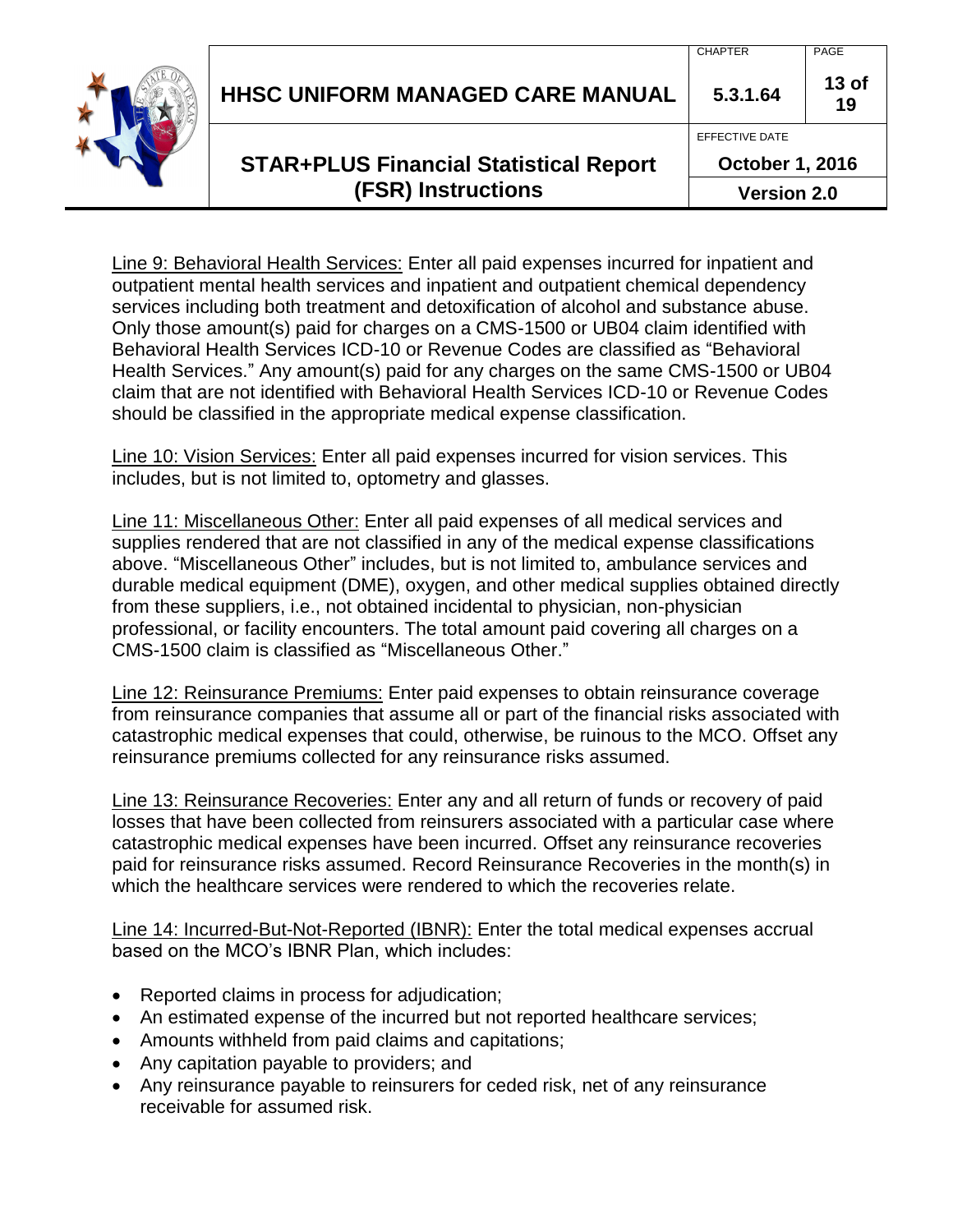| HHSC UNIFORM MANAGED CARE MANUAL                                           | 5.3.1.64<br>EFFECTIVE DATE                   | 14 of<br>19 |
|----------------------------------------------------------------------------|----------------------------------------------|-------------|
| <b>STAR+PLUS Financial Statistical Report</b><br><b>(FSR) Instructions</b> | <b>October 1, 2016</b><br><b>Version 2.0</b> |             |

The IBNR medical expenses accrual is an estimate of the expected healthcare expenses incurred but not paid based on claims lag schedules and completion factors, as well as, any counts of services rendered but not billed, e.g., pre-authorized hospital days. Any major change in the claims processing function that was not in effect during the period of time covered by the lag schedules could materially impact the estimated IBNR accrual; hence, actuarial judgment and adjustment may sometimes be needed.

#### **Note: No IBNR should be reported on the second final FSR reflecting expenses paid through the 334th day after the end of the contract period.**

Line 15: Incentives or Network Risk Retention: Enter any incentives paid directly to physicians, e.g., bonuses paid based on quality compliance measures.

Line 16: Quality Improvement: Enter a portion of the allocated "Quality Improvement Expenses" from the Quality Improvement FSR, Part 1b.

Line 17: Total Acute Care Expenses: Calculated as the sum of Lines 1 through 16.

Long-Term Care Services:

Line 18: Personal Attendant Services (non-HCBS STAR+PLUS Waiver): Enter all paid expenses related to the delivery of personal attendant services in the member's home for members that are not receiving HCBS STAR+PLUS Waiver services.

Line 19: DAHS – Adult Day Care Services: Enter all paid expenses related to Adult Day Care Services provided to a member-patient.

Line 20: Nursing Facility Services: Enter all paid expenses related to Nursing Facility Services provided to a member-patient except Add Ons and MPAP.

Line 21: Nursing Facility Services – Add Ons: Enter all paid expenses related to Nursing Facility Add Ons.

Line 22: Nursing Facility Services - MPAP Only: Enter all paid expenses related to the Minimum Payment Amount Program (MPAP) for Qualified Nursing Facilities.

Line 23: HCBS STAR+PLUS Waiver Long-Term Care Services: Enter all paid expenses related to HCBS STAR+PLUS Waiver Long-Term Services provided to a memberpatient. Services that are included in the Individual Service Plan for members who have qualified for the HCBS STAR+PLUS Waiver services should be reported on this line.

Line 24: Incentives or Network Risk Retention: Enter any incentives paid directly to LTSS providers, e.g., bonuses paid based on quality compliance measures.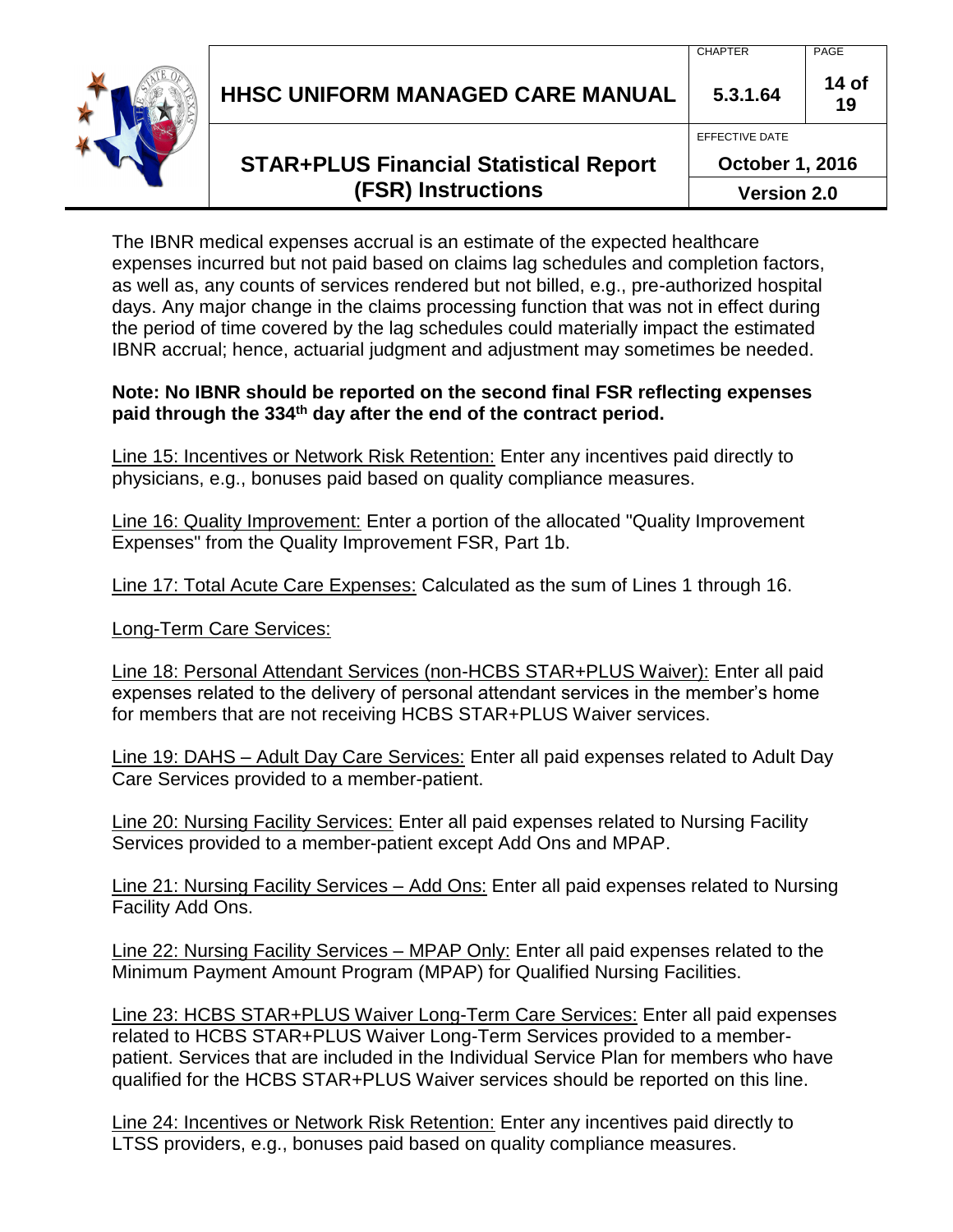# **STAR+PLUS Financial Statistical Report (FSR) Instructions**

**October 1, 2016 Version 2.0**

Line 25: Incurred-But-Not-Reported (IBNR): Enter the total LTSS expense accrual based on the IBNR Plan, which includes:

- Reported claims in process for adjudication;
- An estimated expense of the incurred but not reported healthcare services;
- Amounts withheld from paid claims and capitations;
- Any capitation payable to providers; and

• Any reinsurance payable to reinsurers for ceded risk, net of any reinsurance receivable for assumed risk.

The IBNR medical expenses accrual is an estimate of the expected healthcare expenses incurred but not paid based on claims lag schedules and completion factors, as well as, any counts of services rendered but not billed, e.g., pre-authorized hospital days. Any major change in the claims processing function that was not in effect during the period of time covered by the lag schedules could materially impact the estimated IBNR accrual; hence, actuarial judgment and adjustment may sometimes be needed.

#### **Note: No IBNR should be reported on the second final FSR reflecting expenses paid through the 334th day after the end of the contract period.**

Line 26: Quality Improvement: Enter a portion of the allocated "Quality Improvement Expenses" from the Quality Improvement FSR, Part 1b.

Line 27: Total Long-Term Care Expenses: Calculated as the sum of Lines 18 through 26.

Line 28: Total Medical Expenses: Calculated as the sum of Lines 17 and 27.

Beneath Line 28, there are balancing lines which compare "Total Medical Expenses" entered in Part 4, which is the sum of Lines 9, 18, 27, 36, 39, 40 and 49, to those on Part 5, Line 28. If the two parts do not balance the "Check" line will show "Not balanced" and a rounding adjustment may be entered in the shaded area labeled "Balance."

Included in Total Medical Above:

Line 29: Attendant Care Enhancement Payments: Enter the total amount paid to providers for attendant care enhancement payments.

Line 30: Total Related Party Expenses: Enter the total medical expenses paid to any companies affiliated with the MCO through common ownership for providing healthcare services in support of the Texas Medicaid operations of the MCO.



**15 of 19**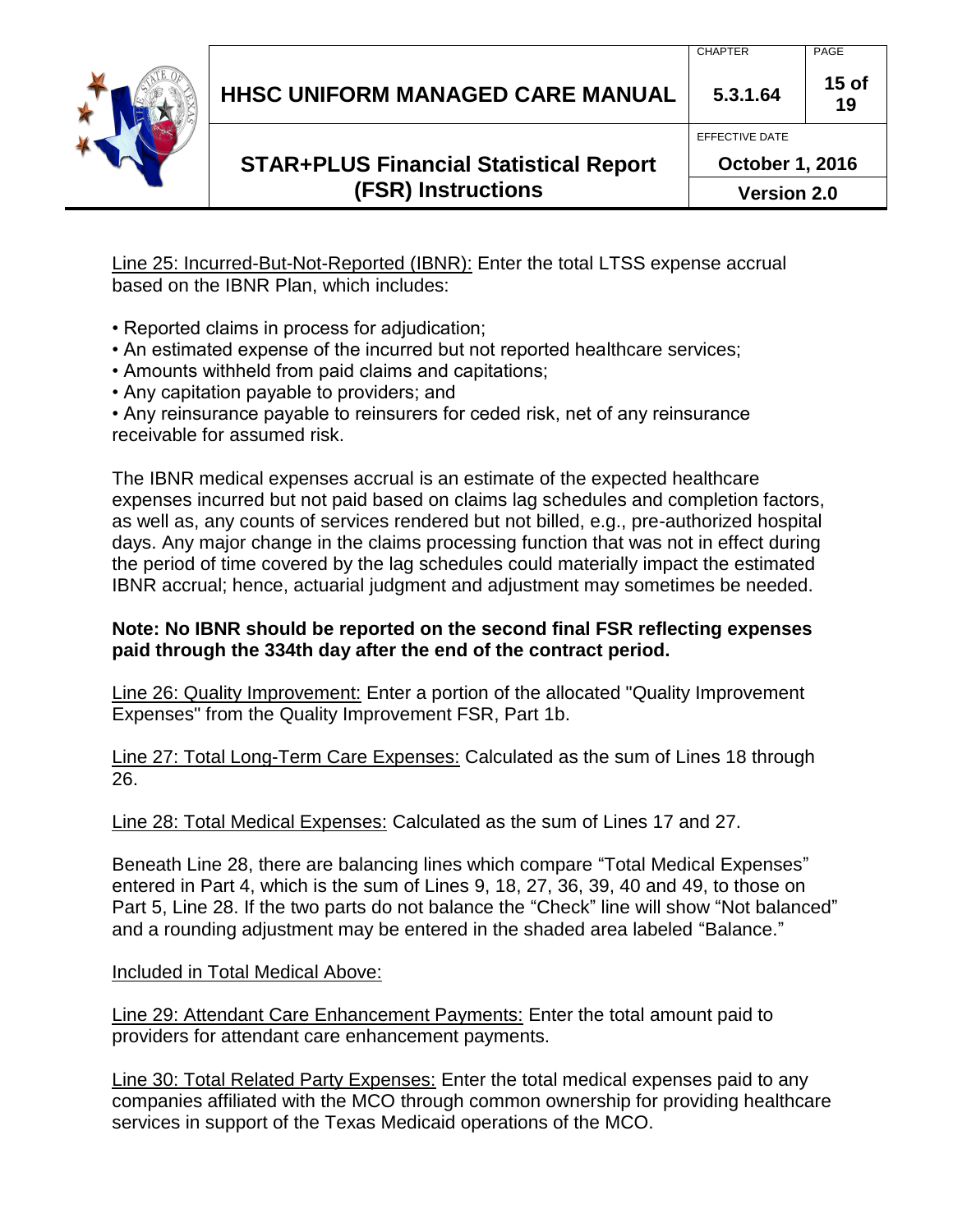# **STAR+PLUS Financial Statistical Report (FSR) Instructions**

Line 31: % of Medical Expenses that are Related Party: Calculated as Line 29, "Total Related Party Expenses," divided by Line 27, "Total Medical Expenses."

Line 32: Capitated Services: PCPs & Hospitals: Enter the total capitation paid to providers that do not pay claims to other providers from the capitation payments received.

Line 33: Capitated Services: BH, Vision, etc.: Enter the total capitation paid to subcontractors in which the capitation is the funding source for paying claims for healthcare services performed in each Texas service area.

#### Not Included in Total Medical Above:

Line 34: Total Medical Value Added Services: Enter the expenses paid by the MCO for healthcare services to Medicaid enrollees that are not covered under the HHSC Capitation nor reimbursed by HHSC. These expenses are the financial responsibility of the MCO. They are not included in "Total Medical Expenses" in the MCO FSR. The specific Value Added Services are included in the Contract for Services between HHSC and MCO.

#### Other:

Line 35: Behavioral Health Services \$PMPM: Calculated as Line 9, "Behavioral Health Services," divided by Part 1, Line 1, "# of Member Months."

Line 36: Vision Services \$PMPM: Calculated as Line 10, "Vision Services," divided by Part 1, Line 1, "# of Member Months."

Line 37: Emergency Room as a % of Medical Expenses: Calculated as Line 5, "Emergency Room Services," divided by Line 27, "Total Medical Expenses," excluding the sum of Lines 12 through 15, and Lines 24 and 25, which are "Reinsurance Premiums," "Reinsurance Recoveries," "IBNR," and "Incentives/Network Risk Retention."

### **Part 6: Prescription Expense by Risk Group**

Prescription Expense (excluding PBM Admin):

Lines 1 through 8: Total Prescription Expense: Enter the prescription expense by risk group based on Pharmacy Encounters. Exclude PBM admin fees.

Line 9: Prescription Paid Claims Expense: Calculated as the sum of Lines 1 through 8.



**16 of** 

**19**

EFFECTIVE DATE

**October 1, 2016**

**Version 2.0**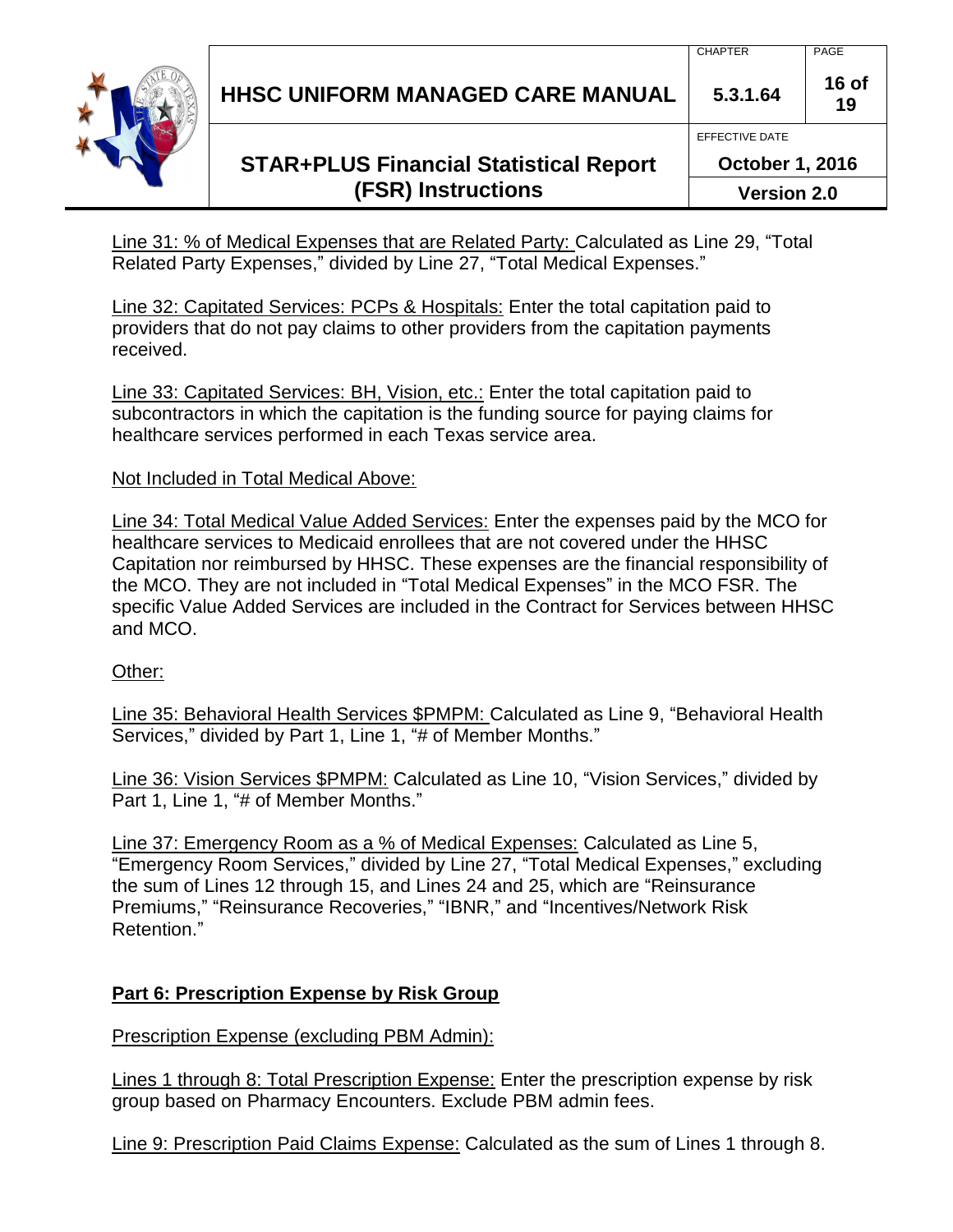# **STAR+PLUS Financial Statistical Report (FSR) Instructions**

**October 1, 2016 Version 2.0**

**17 of 19**

CHAPTER | PAGE

EFFECTIVE DATE

Line 10: IBNR related to Prescriptions: Enter the estimated dollar amount of pharmacy prescriptions incurred for which claims have not been received.

Line 11: TPL pay & chase collected (related to Pharmacy only): Enter the dollars collected from third parties in the quarter in which cash is received. Do not enter recoveries in the quarter in which services were provided unless the collection occurred in that same quarter.

Line 12: Prescription Expense (excluding PBM Admin): Calculated as the sum of Lines 9 and 10, less Line 11.

Prescription Expense \$PMPM:

Lines 13 through 20: Prescription Expense \$PMPM: Calculated as "Total Prescription Expense" for each risk group as reported on Lines 1 through 8, divided by the corresponding "Member Months" for each risk group as reported on Part 3, Lines 19 through 26.

Line 21: Prescription Paid Claims Expense \$PMPM: Calculated as Line 9, "Prescription Paid Claims Expense," divided by Part 3, Line 27, "Total Member Months."

Line 22: Prescription Expense including IBNR \$PMPM: Calculated as the sum of Line 9, "Prescription Paid Claims Expense," and Line 10, "IBNR related to Prescriptions," divided by Part 3, Line 27, "Total Member Months."

# of Prescriptions:

Lines 23 through 30: # of Prescriptions: Enter the number of prescriptions filled by each risk group per month.

Line 31: # of Prescriptions in IBNR (Line 10 above): Enter the estimated number of prescriptions incurred for which claims have not been received.

Line 32: Total # of Prescriptions: Calculated as the sum of Lines 23 through 31.

Cost per Prescription (excluding PBM Admin):

Lines 33 through 40: Cost per Prescription (excluding PBM Admin): Calculated as "Prescription Expense" for each risk group as reported in Lines 1 through 8, divided by the corresponding "# of Prescriptions" for each risk group as reported on Lines 23 through 30.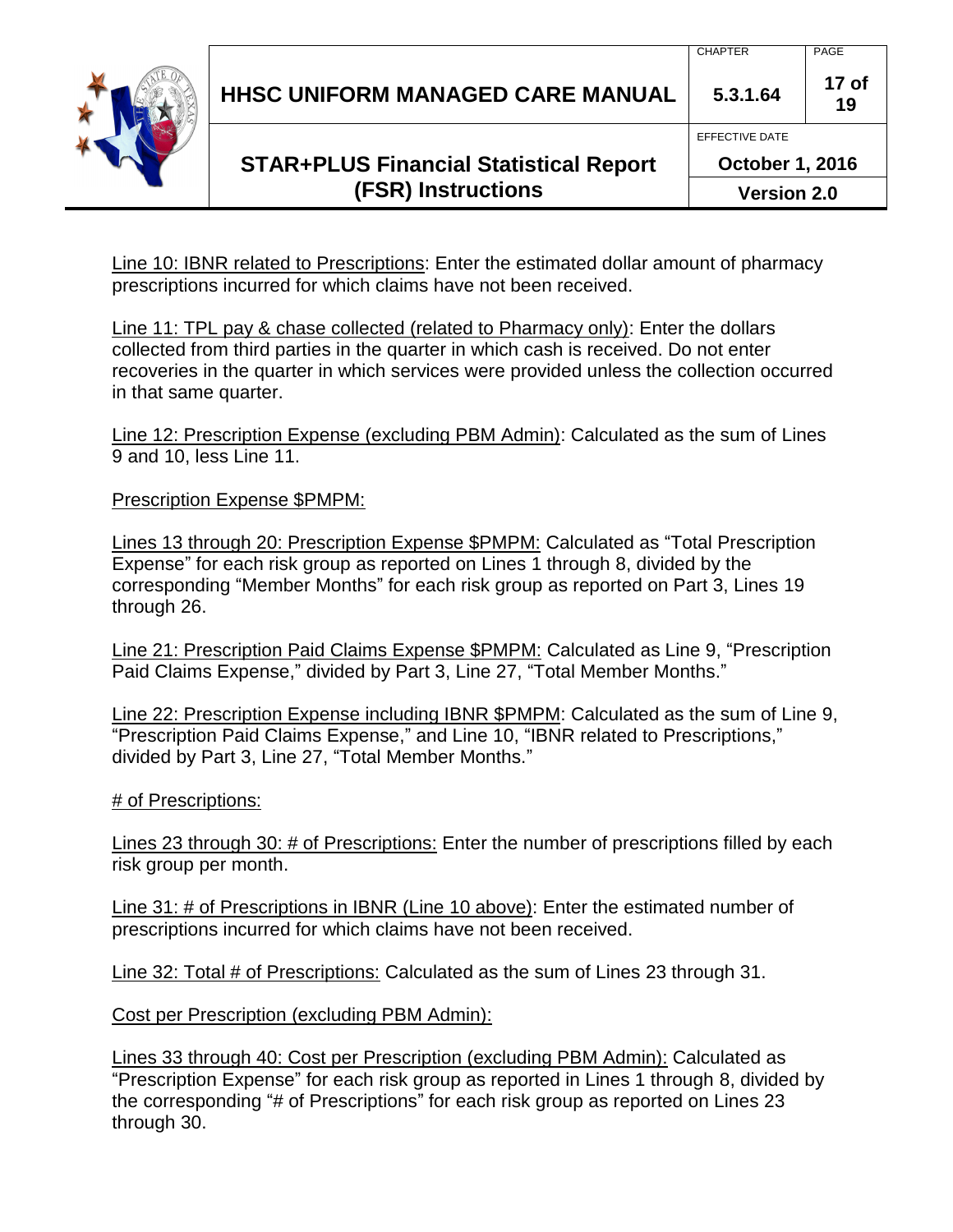# **STAR+PLUS Financial Statistical Report (FSR) Instructions**

Line 41: Average Cost of Paid Claims per Prescription: Calculated by dividing Line 9, "Prescription Paid Claims Expense," by the total "# of Prescriptions" in Lines 23 through 30.

Line 42: IBNR related to Prescriptions: Calculated by dividing Line 10, "IBNR related to Prescriptions," by Line 31, "# of Prescriptions in IBNR."

Line 43: Average Cost per Prescription (excluding PBM Admin): Calculated as Line 12, "Prescription Expense (excluding PBM Admin)," divided by Line 32, "Total # of Prescriptions."

Line 44: % Prescription Cost to Rx (Prescription) Premium: Calculated as Line 12, " Prescription Expense (excluding PBM Admin)," divided by Part 1, Line 4, "Pharmacy Premiums."

# of Prescriptions per Member-Month:

Lines 42 through 49: # of Prescriptions per Member-Month: Calculated as "# of Prescriptions" for each risk group as reported on Lines 23 through 30: divided by the corresponding "Member Months" for each risk group as reported on Part 3, Lines 19 through 26.

Line 50: Average # of Paid Prescriptions per Member-Month: Calculated as the sum of Lines 23 through 30, divided by Part 3, Line 27, "Total Member Months."

Line 51: Average # of Prescriptions per Member-Month including IBNR: Calculated as Line 32, "Total # of Prescriptions," divided by Part 3, Line 27, "Total Member Months."

Generic Split for Paid Prescriptions:

Line 52: % Generic, by # of Prescriptions: Enter the % of prescriptions filled with generic brands.

Line 53: % Generic, by Aggregate \$ Gross Cost: Enter the % of gross cost associated with generic prescriptions.

Other:

Line 54: Included in Line 9 above: Non-PBM expenditures: Input the portion, if any, of Line 9 above that was not processed by the MCO's PBM (i.e., not billed to the MCO by the PBM).



**18 of 19**

EFFECTIVE DATE

**October 1, 2016 Version 2.0**